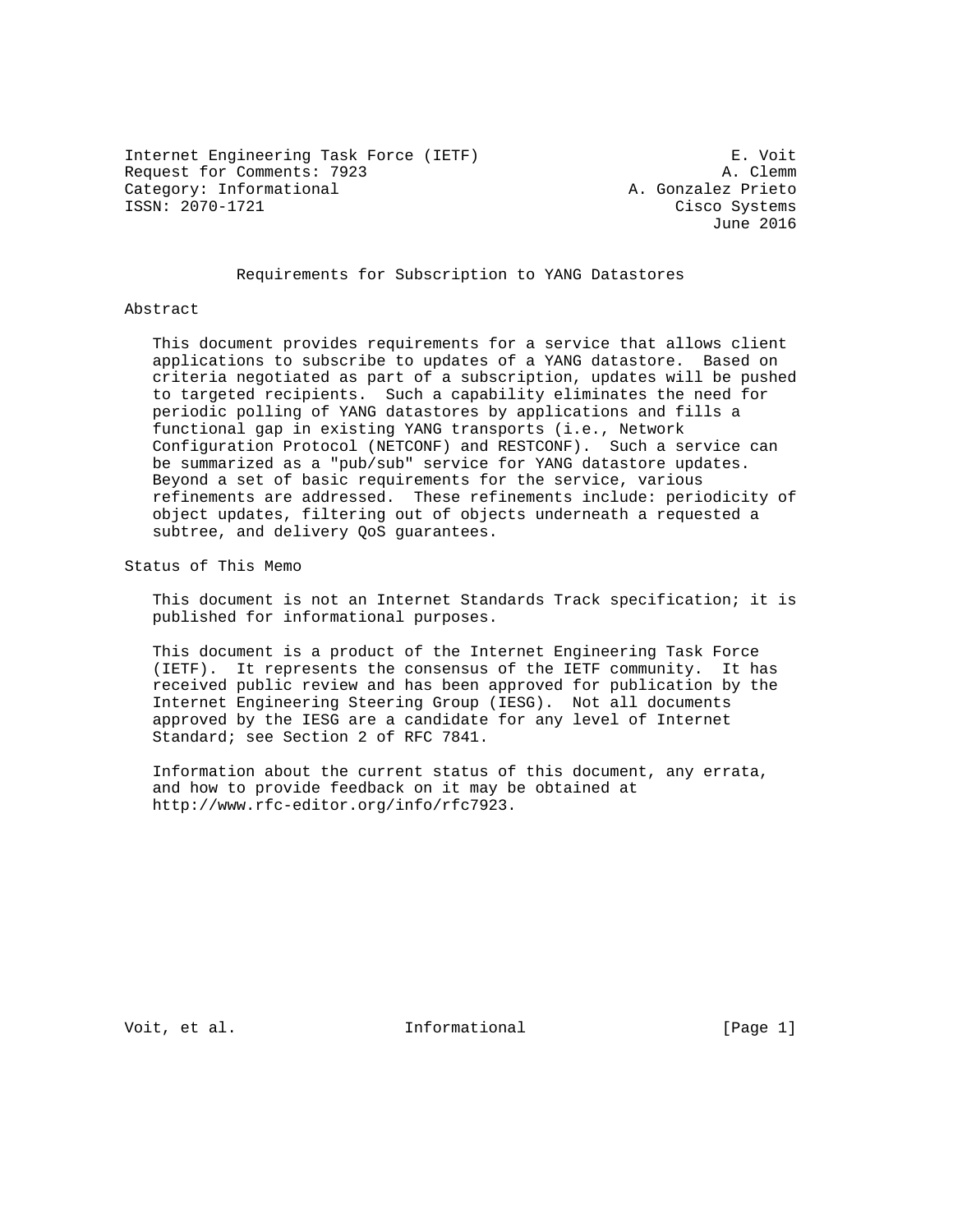# Copyright Notice

 Copyright (c) 2016 IETF Trust and the persons identified as the document authors. All rights reserved.

 This document is subject to BCP 78 and the IETF Trust's Legal Provisions Relating to IETF Documents

 (http://trustee.ietf.org/license-info) in effect on the date of publication of this document. Please review these documents carefully, as they describe your rights and restrictions with respect to this document. Code Components extracted from this document must include Simplified BSD License text as described in Section 4.e of the Trust Legal Provisions and are provided without warranty as described in the Simplified BSD License.

Table of Contents

|  | 2.1. Pub/Sub in the Interface to the Routing System (I2RS) $\dots$ . |
|--|----------------------------------------------------------------------|
|  | 2.2. Pub/Sub Variants on Network Elements 5                          |
|  | 2.3. Existing Generalized Pub/Sub Implementations                    |
|  |                                                                      |
|  |                                                                      |
|  |                                                                      |
|  | 4.2. Subscription Service Requirements  8                            |
|  |                                                                      |
|  |                                                                      |
|  |                                                                      |
|  |                                                                      |
|  | 4.2.5. Security Requirements 11                                      |
|  |                                                                      |
|  |                                                                      |
|  | 4.2.8. Assurance and Monitoring 15                                   |
|  |                                                                      |
|  |                                                                      |
|  |                                                                      |
|  |                                                                      |
|  |                                                                      |
|  |                                                                      |

Voit, et al. 100 mm informational 100 mm informational [Page 2]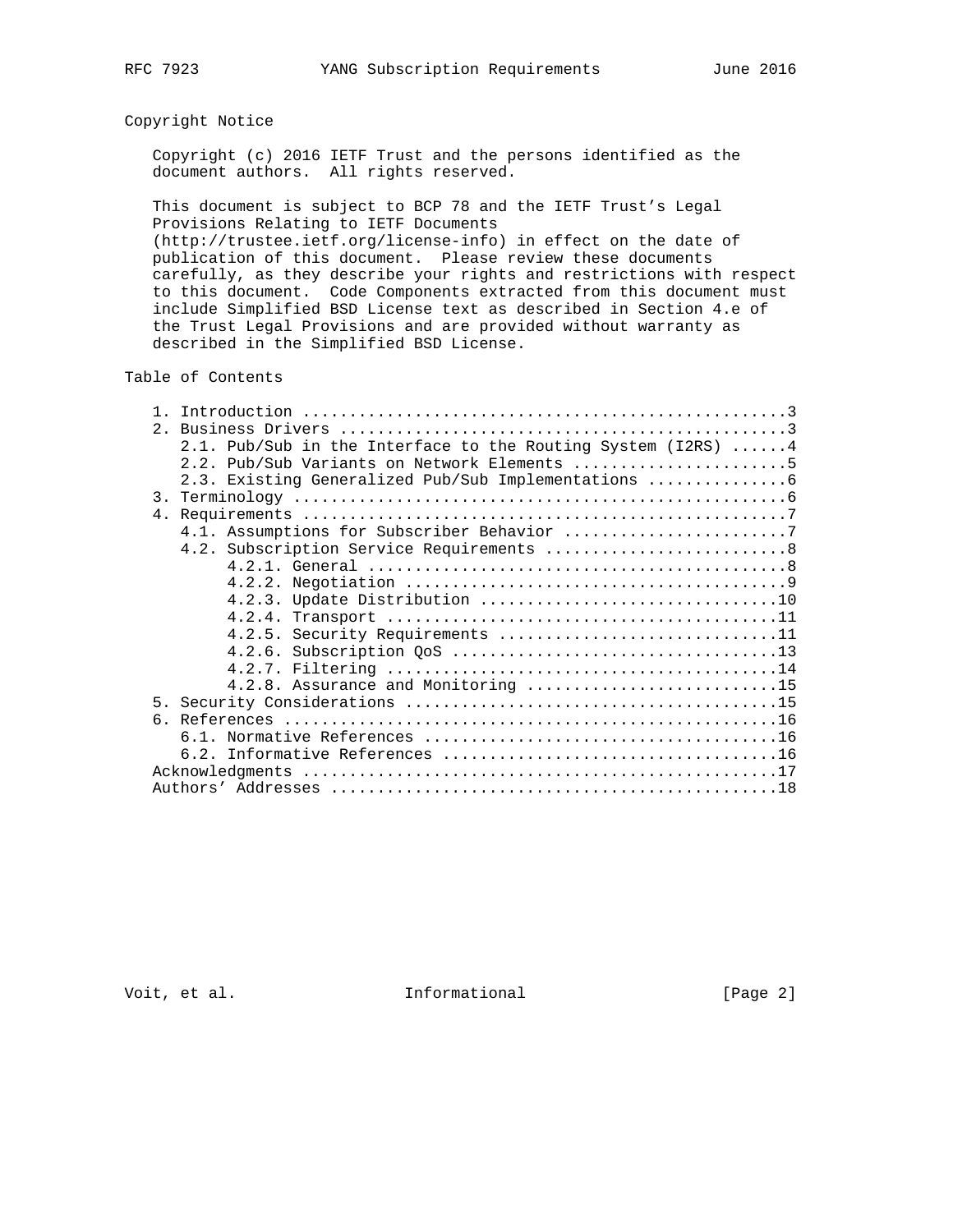# 1. Introduction

 Applications interacting with YANG datastores require capabilities beyond the traditional client-server configuration of network elements. One class of such applications are service-assurance applications, which must maintain a continuous view of operational data and state. Another class of applications are security applications, which must continuously track changes made upon network elements to ensure compliance with corporate policy.

 Periodic fetching of data is not an adequate solution for applications requiring frequent or prompt updates of remote object state. Applying polling-based solutions here imposes a load on networks, devices, and applications. Additionally, polling solutions are brittle in the face of communication glitches, and have limitations in their ability to synchronize and calibrate retrieval intervals across a network. These limitations can be addressed by including generic object subscription mechanisms within network elements, and allowing these mechanisms to be applied in the context of data that is conceptually contained in YANG datastores.

 This document aggregates requirements for such subscription from a variety of deployment scenarios.

2. Business Drivers

 For decades, information delivery of current network state has been accomplished either by fetching from operations interfaces, or via dedicated, customized networking protocols. With the growth of centralized orchestration infrastructures, imperative policy distribution, and YANG's ascent as the dominant data modeling language for use in programmatic interfaces to network elements, this mixture of fetch plus custom networking protocols is no longer sufficient. What is needed is a push mechanism that is able to deliver object changes as they happen.

 These push distribution mechanisms will not replace existing networking protocols. Instead they will supplement these protocols, providing different response time, peering, scale, and security characteristics.

 Push solutions will not displace all existing operations infrastructure needs. And SNMP and MIBs will remain widely deployed and the de facto choice for many monitoring solutions. But some functions could be displaced. Arguably the biggest shortcoming of SNMP for those applications concerns the need to rely on periodic polling, because it introduces an additional load on the network and devices, because it is brittle if polling cycles are missed, and

Voit, et al. 100 mm informational 100 mm informational [Page 3]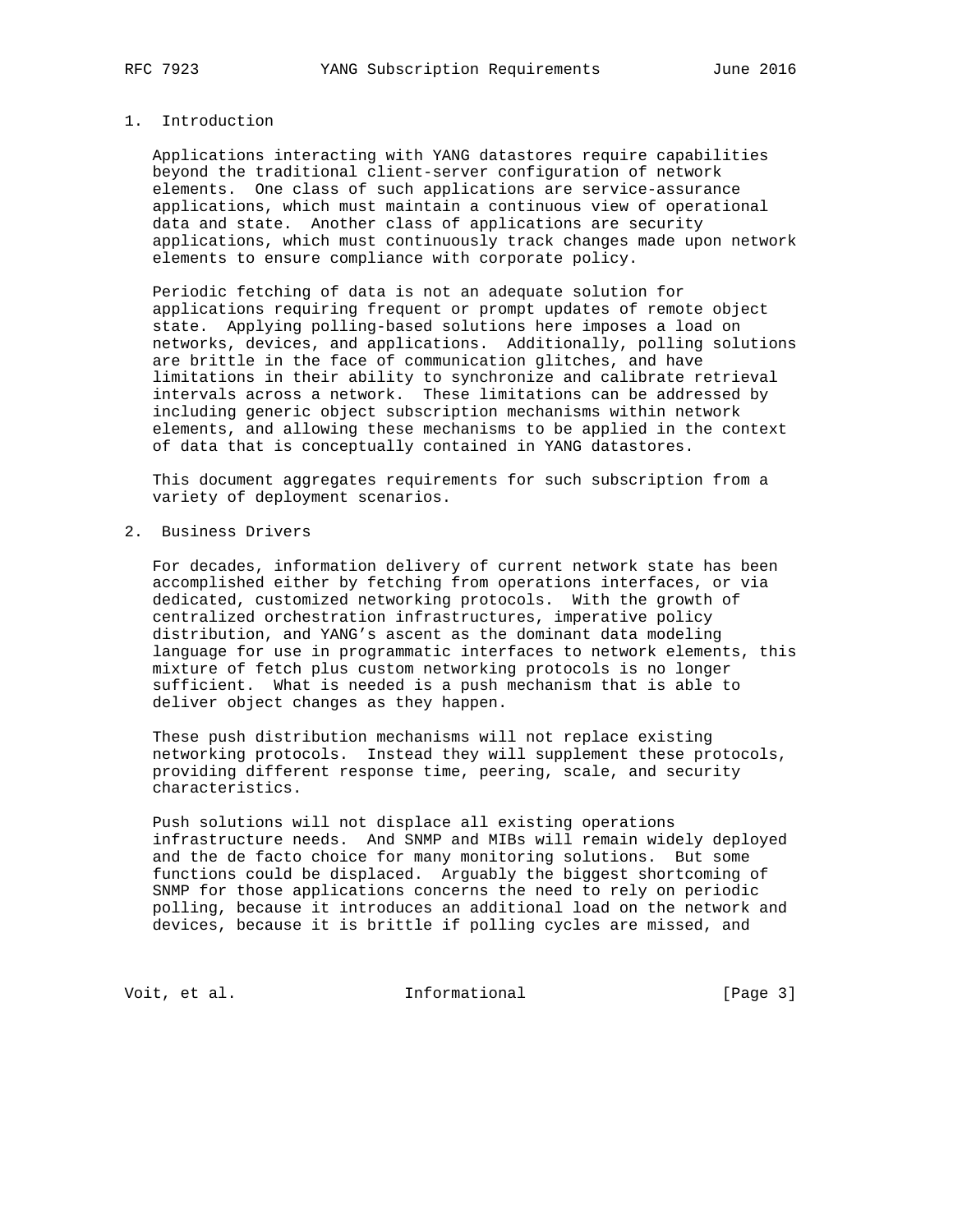because it is hard to synchronize and calibrate across a network. If applications can only use polling type interaction patterns with YANG datastores, similar issues can be expected.

2.1. Pub/Sub in the Interface to the Routing System (I2RS)

 Various documents about the Interface to the Routing System (I2RS) highlight the need to provide pub/sub capabilities between network elements. From [RFC7921], there are references throughout the document beginning in Section 6.2. Some specific examples include:

- o Section 7.6 of [RFC7921] provides high-level pub/sub (notification) guidance.
- o Section 6.4.2 of [RFC7921] identifies "subscribing to an information stream of route changes" and "receiving notifications about peers coming up or going down".
- o Section 6.3 of [RFC7921] notes that when Local Configuration preempts I2RS, external notification might be necessary.

 In addition, [USECASE] has relevant requirements. A small subset includes:

- o L-Data-REQ-12: The I2RS interface should support user subscriptions to data with the following parameters: push of data synchronously or asynchronously via registered subscriptions...
- o L-DATA-REQ-07: The I2RS interface (protocol and instant messages (IMs)) should allow a subscriber to select portions of the data model.
- o PI-REQ01: Monitor the available routes installed in the Routing Information Base (RIB) of each forwarding device, including near real-time notification of route installation and removal.
- o BGP-REQ10: The I2RS client SHOULD be able to instruct the I2RS agent(s) to notify the I2RS client when the BGP processes on an associated routing system observe a route change to a specific set of IP Prefixes and associated prefixes.... The I2RS agent should be able to notify the client via the publish or subscribe mechanism.
- o IGP-REQ-07: The I2RS interface (protocol and IMs) should support a mechanism where the I2RS Clients can subscribe to the I2RS Agent's notification of critical node IGP events.

Voit, et al. 100 mm informational [Page 4]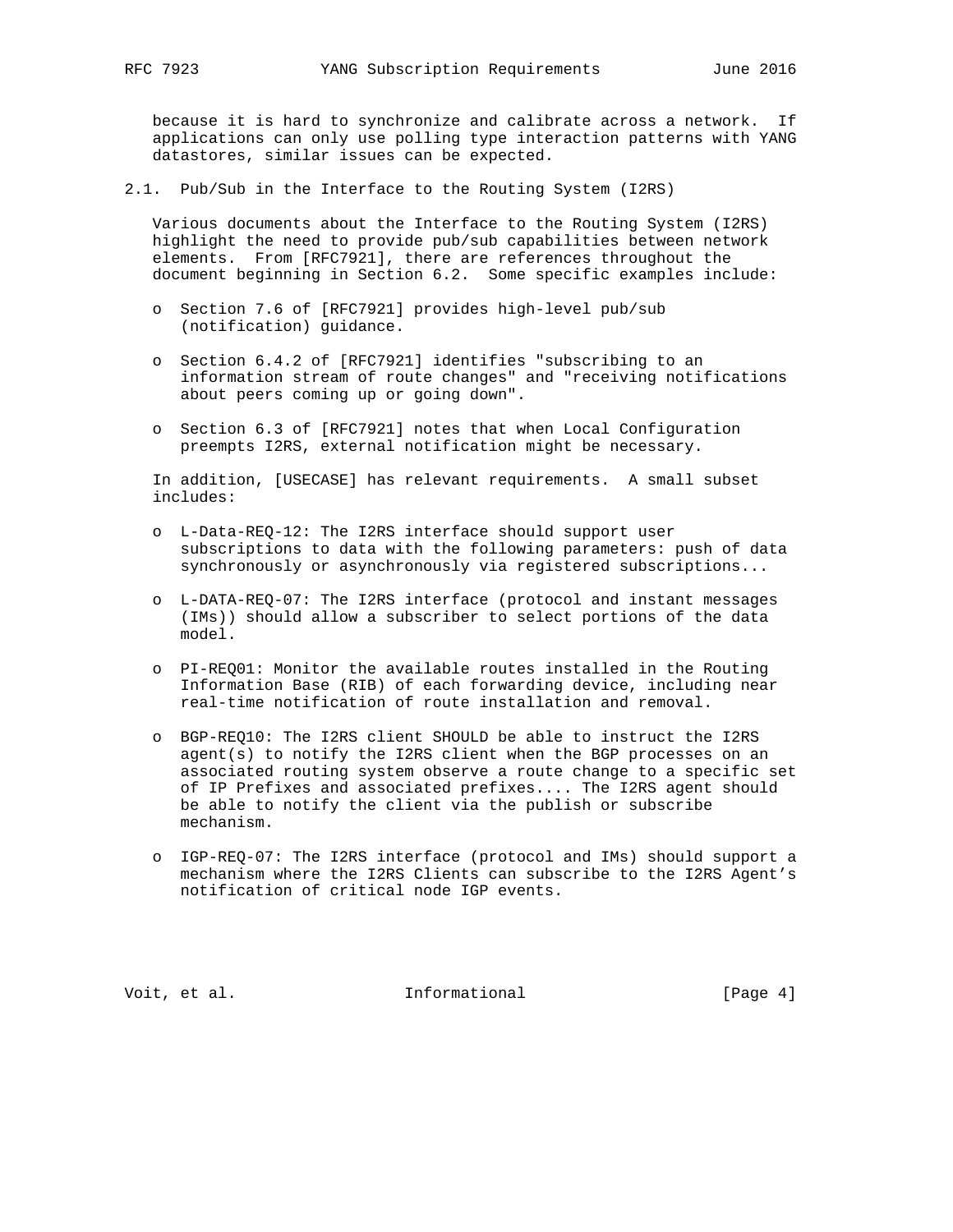- o MPLS-LDP-REQ-03: The I2RS Agent notifications should allow an I2RS client to subscribe to a stream of state changes regarding the LDP sessions or LDP Label Switched Paths (LSPs) from the I2RS Agent.
- o L-Data-REQ-01: I2RS must be able to collect large data sets from the network with high frequency and resolution, and with minimal impact to the device's CPU and memory.

Also, Section 7.4.3 of [RFC7922] includes this pub/sub requirement:

- o I2RS agents MUST support publishing I2RS trace log information to that feed as described in [this document]. Subscribers would then receive a live stream of I2RS interactions in trace log format and could flexibly choose to do a number of things with the log messages.
- 2.2. Pub/Sub Variants on Network Elements

 This document is intended to cover requirements beyond I2RS. Looking at history, there are many examples of switching and routing protocols that have done explicit or implicit pub/sub in the past. In addition, new policy notification mechanisms that operate on switches and routers are being specified now. A small subset of current and past subscription mechanisms includes:

- o Multicast topology establishment is accomplished before any content delivery is made to endpoints (IGMP, PIM, etc.).
- o Secure Automation and Continuous Monitoring (SACM) allows subscription into devices, which may then push spontaneous changes in their configured hardware and software [SACMREQ].
- o In MPLS VPNs [RFC6513], a Customer Edge router exchanges PIM control messages before Provider Edge (PE) Routing Adjacencies are passed [RFC6513].
- o After OSPF establishes its adjacencies, Link State Advertisement will then commence [RFC2328].

 Worthy of note in the examples above is the wide variety of underlying transports. A generalized pub/sub mechanism, therefore should be structured to support alternative transports. Based on current I2RS requirements, NETCONF should be the initially supported transport due to the need for connection-oriented/unicast communication. Eventual support for multicast and broadcast subscription update distribution will be needed as well.

Voit, et al. 100 mm informational 100 mm informational [Page 5]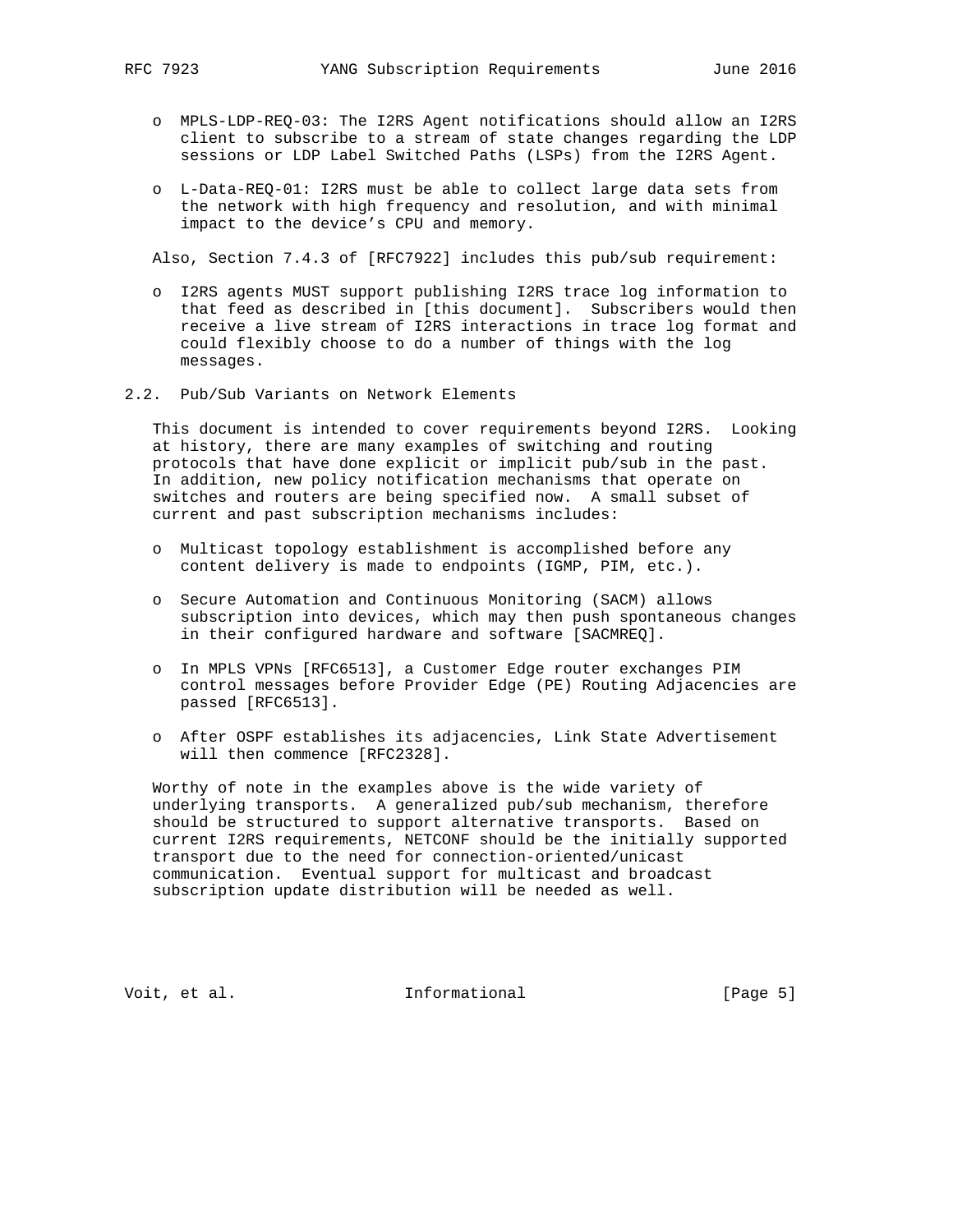#### 2.3. Existing Generalized Pub/Sub Implementations

 TIBCO, RSS, Common Object Request Broker Architecture (CORBA), and other technologies all show precursor pub/sub technologies. However, there are new needs (described in Section 4 below) that these technologies do not serve. We need a new pub/sub technology.

 There are at least two widely deployed generalized pub/sub implementations that come close to current needs: Extensible Messaging and Presence Protocol (XMPP) [XEP-0060] and Data Distribution Service (DDS) [OMG-DDS]. Both serve as proof-points that a highly scalable distributed datastore implementation connecting millions of edge devices is possible.

 Because of these proof-points, we can be comfortable that the underlying technologies can enable reusable generalized YANG object distribution. Analysis will need to fully dimension the speed and scale of such object distribution for various subtree sizes and transport types.

#### 3. Terminology

 The key words "MUST", "MUST NOT", "REQUIRED", "SHALL", "SHALL NOT", "SHOULD", "SHOULD NOT", "RECOMMENDED", "MAY", and "OPTIONAL" in this document are to be interpreted as described in [RFC2119]. Although this document is not a protocol specification, the use of this language clarifies the instructions to protocol designers producing solutions that satisfy the requirements set out in this document.

A Subscriber makes requests for set(s) of YANG object data.

 A Publisher is responsible for distributing subscribed YANG object data per the terms of a subscription. In general, a Publisher is the owner of the YANG datastore that is subjected to the subscription.

 A Receiver is the target to which a Publisher pushes updates. In general, the Receiver and Subscriber will be the same entity. A Subscription Service provides subscriptions to Subscribers of YANG data.

 A Subscription Service interacts with the Publisher of the YANG data as needed to provide the data per the terms of the subscription.

 A subscription request for one or more YANG subtrees (including single leafs) is made by the Subscriber of a Publisher and is targeted to a Receiver. A subscription may include constraints that dictate how often or under what conditions YANG information updates might be sent.

Voit, et al. **Informational** [Page 6]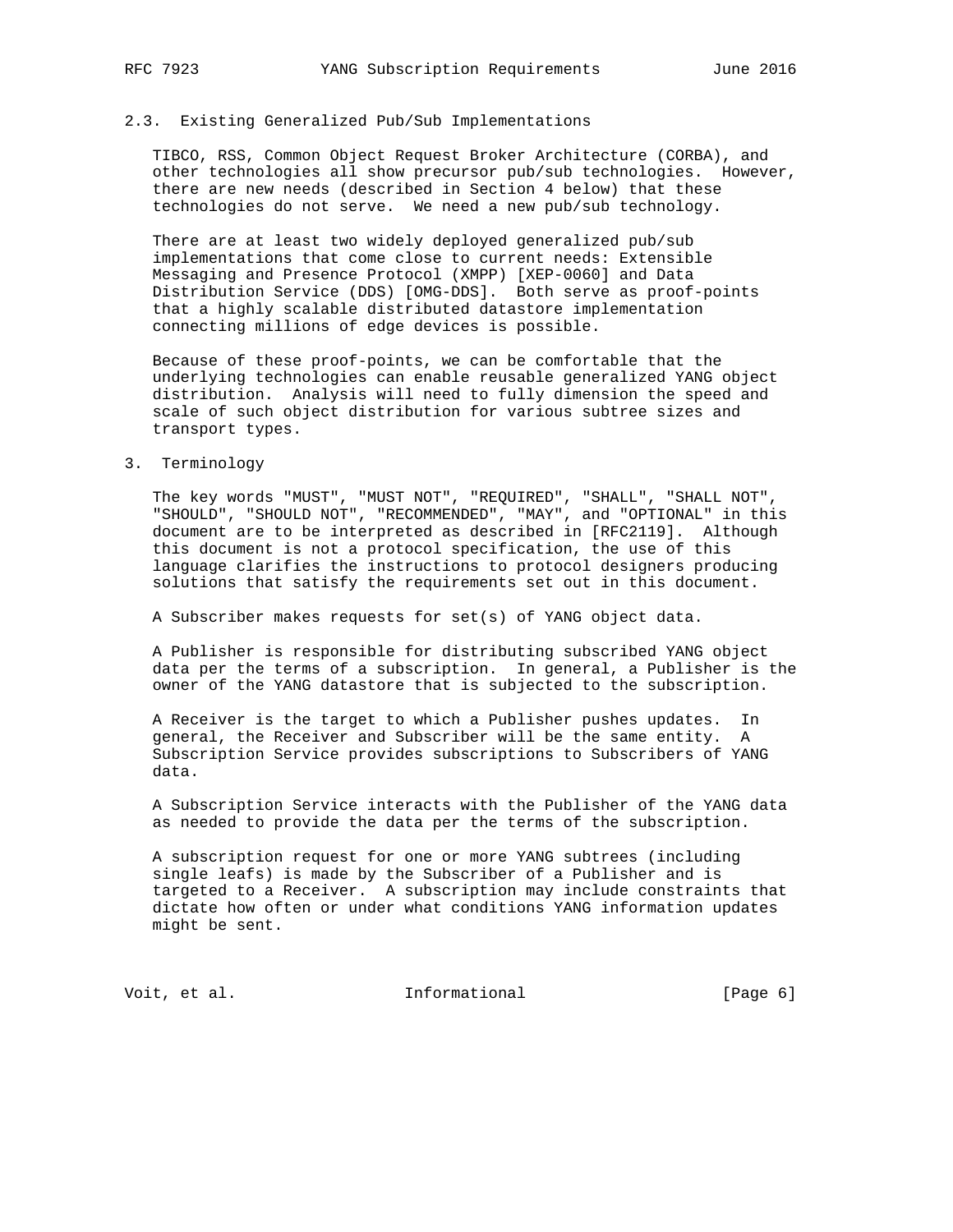A subscription is a contract between a Subscription Service and a Subscriber that stipulates the data to be pushed and the associated terms.

A datastore is defined in [RFC6241].

 An Update provides object changes that have occurred within subscribed YANG subtree(s). An Update must include the current status of (data) node instances for which filtering has indicated they have different status than previously provided. An Update may include a bundled set of ordered/sequential changes for a given object that have been made since the last update.

 A Filter contains evaluation criteria, which are evaluated against YANG object(s) within a subscription. There are two types of Filters: Subtree Filters, which identify selected objects/nodes published under a target data node, and object element and attribute Filters where an object should only be published if it has properties meeting specified Filter criteria.

4. Requirements

 Many of the requirements within this section have been adapted from the XMPP [XEP-0060] and DDS [OMG-DDS] requirements specifications.

4.1. Assumptions for Subscriber Behavior

 This document provides requirements for the Subscription Service. It does not define all the requirements for the Subscriber/Receiver. However in order to frame the desired behavior of the Subscription Service, it is important to specify key input constraints.

 A Subscriber SHOULD avoid attempting to establish multiple subscriptions pertaining to the same information, i.e., referring to the same datastore YANG subtrees.

 A Subscriber MAY provide subscription QoS criteria to the Subscription Service; if the Subscription Service is unable to meet those criteria, the subscription SHOULD NOT be established.

 When a Subscriber and Receiver are the same entity and the transport session is lost/terminated, the Subscriber MUST re-establish any subscriptions it previously created via signaling over the transport session. That is, there is no requirement for the life span of such signaled subscriptions to extend beyond the life span of the transport session.

Voit, et al. 100 mm informational 100 mm informational [Page 7]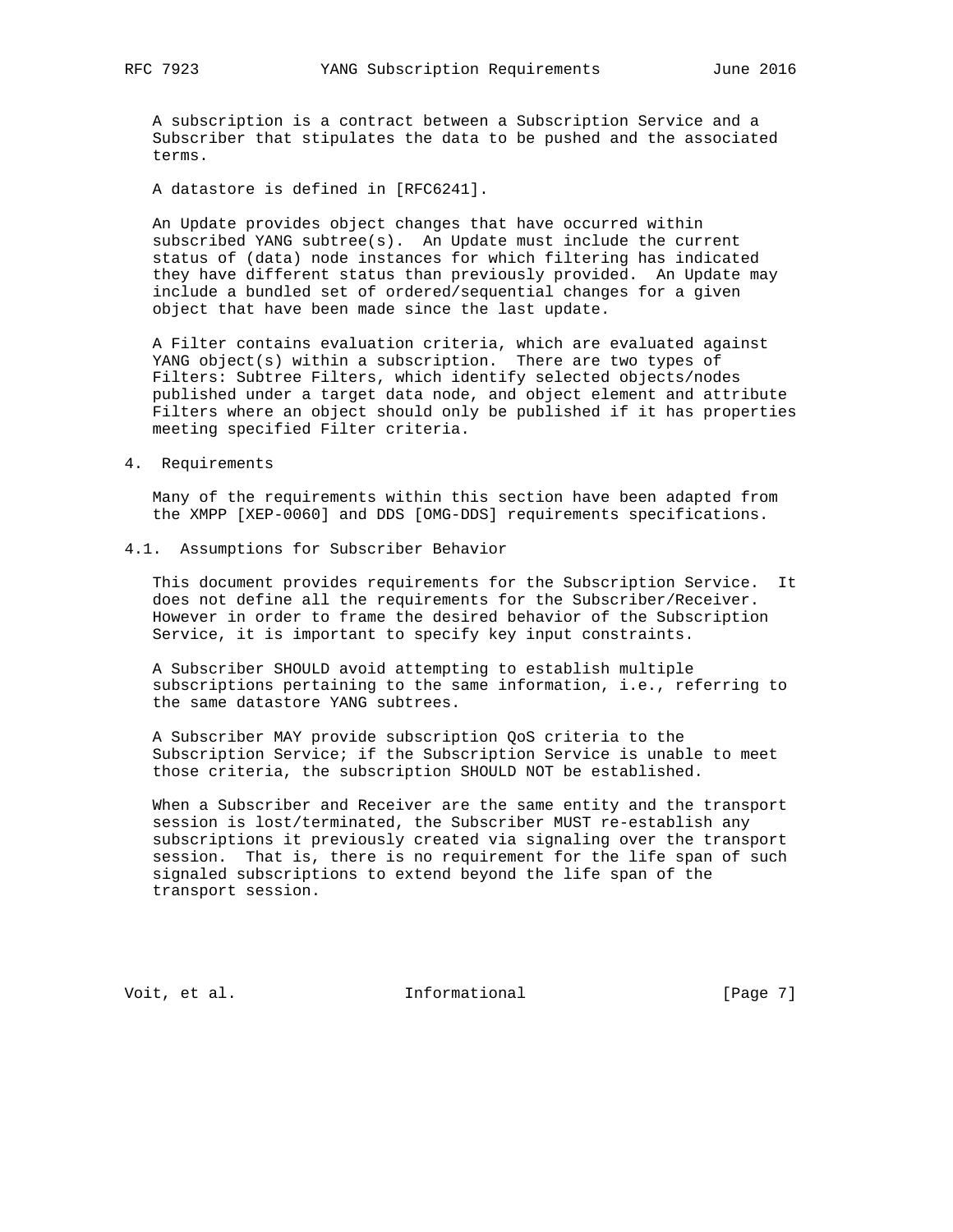A Subscriber MUST be able to infer when a Subscription Service is no longer active and when no more updates are being sent.

 A Subscriber MAY check with a Subscription Service to validate the existence and monitored subtrees of a subscription.

 A Subscriber MUST be able to periodically lease and extend the lease of a subscription from a Subscription Service.

4.2. Subscription Service Requirements

4.2.1. General

 A Subscription Service MUST support the ability to create, renew, time out, and terminate a subscription.

 A Subscription Service MUST be able to support and independently track multiple subscription requests by the same Subscriber.

 A Subscription Service MUST be able to support an add/change/delete of subscriptions to multiple YANG subtrees as part of the same subscription request.

 A Subscription Service MUST support subscriptions against operational datastores, configuration datastores, or both.

 A Subscription Service MUST be able support filtering so that the subscribed updates under a target node might publish only operational data, only configuration data, or both.

 A subscription MAY include Filters as defined within a subscription request, therefore the Subscription Service MUST publish only data nodes that meet the Filter criteria within a subscription.

 A Subscription Service MUST support the ability to subscribe to periodic updates. The subscription period MUST be configurable as part of the subscription request.

 A Subscription Service SHOULD support the ability to subscribe to updates on-change, i.e., whenever values of subscribed data objects change.

 For on-change updates, the Subscription Service MUST support a dampening period that needs to be passed before the first or subsequent on-change updates are sent. The dampening period SHOULD be configurable as part of the subscription request.

Voit, et al. 100 mm informational [Page 8]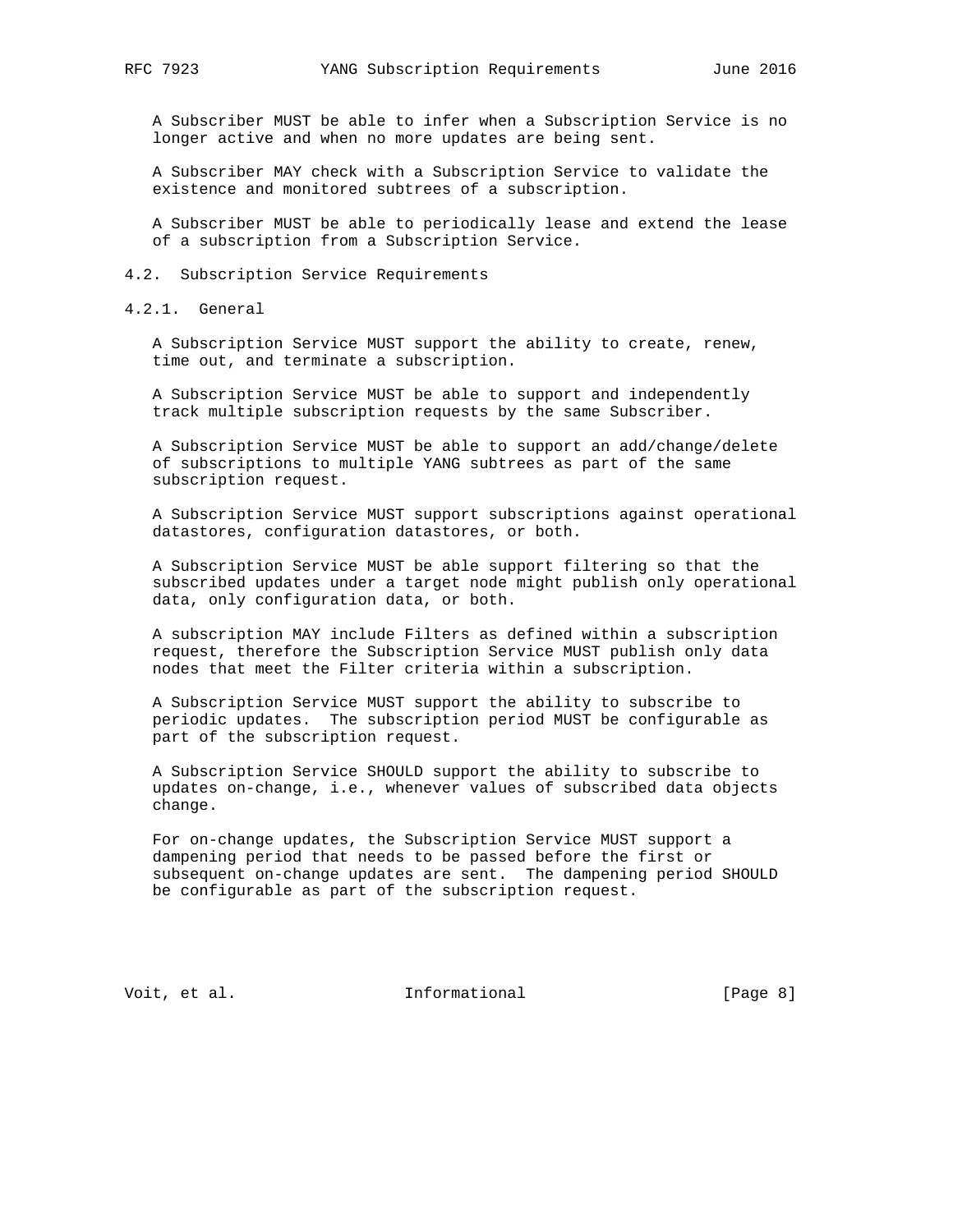A Subscription Service MUST allow subscriptions to be monitored. Specifically, a Subscription Service MUST at a minimum maintain information about which subscriptions are being serviced, the terms of those subscriptions (e.g., what data is being subscribed, associated Filters, update policy -- on change, periodic), and the overall status of the subscription -- e.g., active or suspended.

 A Subscription Service MUST support the termination of a subscription when requested by the Subscriber.

 A Subscription Service SHOULD support the ability to suspend and to resume a subscription on request of a client.

 A Subscription Service MAY at its discretion revoke or suspend an existing subscription. Reasons may include transitory resource limitation, credential expiry, failure to reconfirm a subscription, loss of connectivity with the Receiver, operator command-line interface (CLI), and/or others. When this occurs, the Subscription Service MUST notify the Subscriber and update the subscription status.

 A Subscription Service MAY offer the ability to modify a subscription Filter. If such an ability is offered, the service MUST provide subscribers with an indication telling at what point the modified subscription goes into effect.

# 4.2.2. Negotiation

 A Subscription Service MUST be able to negotiate the following terms of a subscription:

- o The policy, i.e., whether updates are on-change or periodic
- o The interval, for periodic publication policy
- o The on-change policy dampening period (if the on-change policy is supported)
- o Any Filters associated with a subtree subscription

 A Subscription Service SHOULD be able to negotiate QoS criteria for a subscription. Examples of subscription QoS criteria may include reliability of the Subscription Service, reaction time between a monitored YANG subtree/object change and a corresponding notification push, and the Subscription Service's ability to support certain levels of object liveliness.

Voit, et al. 100 mm informational 100 mm informational [Page 9]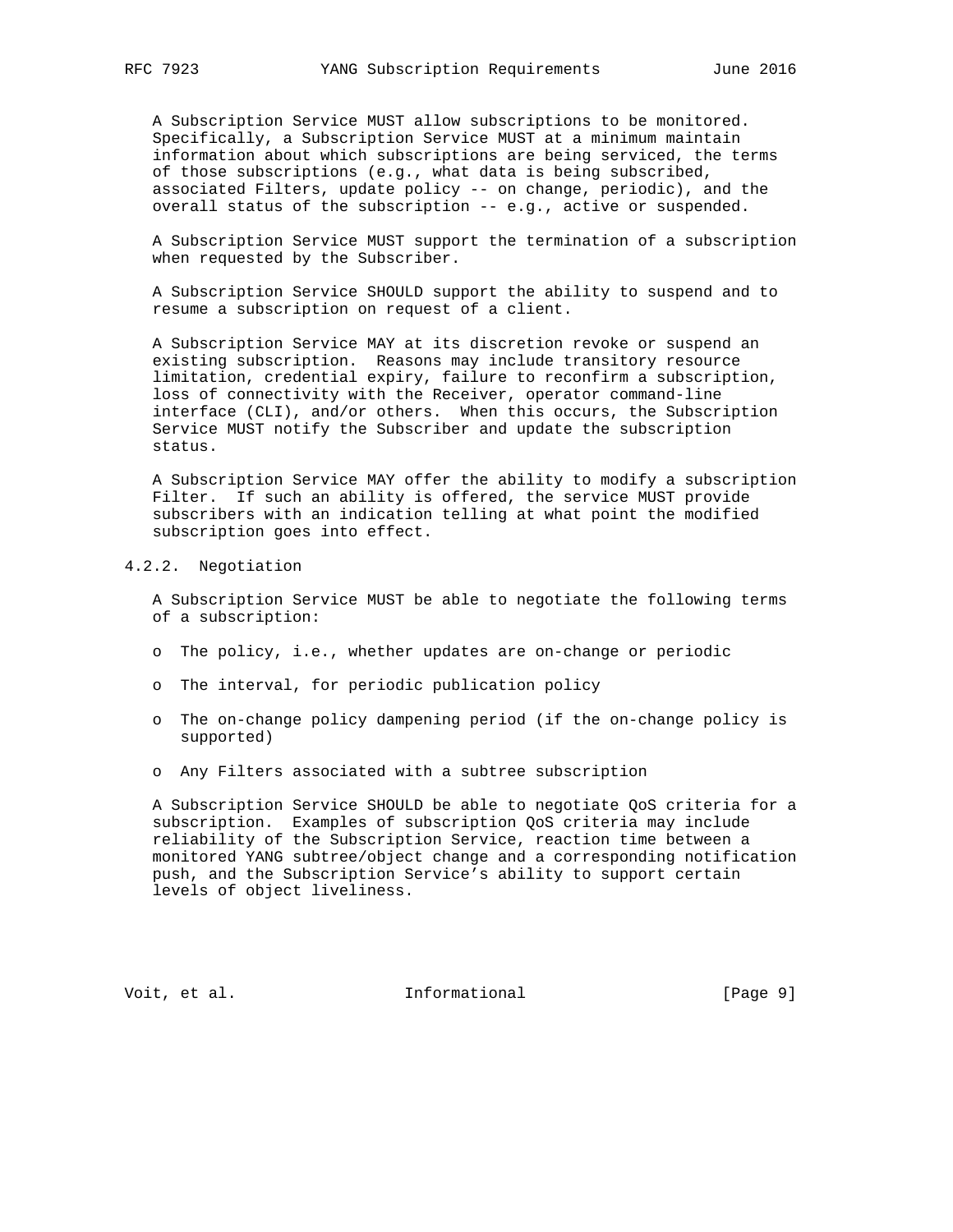In cases where a subscription request cannot be fulfilled due to insufficient platform resources, the Subscription Service SHOULD include within its decline hints on criteria that would have been acceptable when the subscription request was made. For example, if periodic updates were requested with update intervals that were too short for the specified data set, an alternative acceptable interval period might be returned from the Publisher. If on-change updates were requested with too aggressive a dampening period, then an acceptable dampening period may be returned, or alternatively an indication that only periodic updates are supported for the requested object(s).

# 4.2.3. Update Distribution

 For on-change updates, the Subscription Service MUST only send deltas to the object data for which a change occurred. (Otherwise the subscriber might not know what has actually undergone change.) The updates for each object MUST include an indication of whether it was removed, added, or changed.

 When a Subscription Service is not able to send updates per its subscription contract, the subscription MUST notify subscribers and put the subscription into a state indicating that the subscription was suspended by the service. When able to resume service, subscribers need to be notified as well. If unable to resume service, the Subscription Service MAY terminate the subscription and notify Subscribers accordingly.

 When a subscription with on-change updates is suspended and then resumed, the first update SHOULD include updates of any changes that occurred while the subscription was suspended, with the current value. The Subscription Service MUST provide a clear indication when this capability is not supported (because in this case, a client application may have to synchronize state separately).

 Multiple objects being pushed to a Subscriber, perhaps from different subscriptions, SHOULD be bundled together into a single Update.

 The sending of an Update MUST NOT be delayed beyond the Push Latency of any enclosed object changes.

 The sending of an Update MUST NOT be delayed beyond the dampening period of any enclosed object changes.

 The sending of an Update MUST NOT occur before the dampening period expires for any enclosed object changes.

Voit, et al. 100 mm informational [Page 10]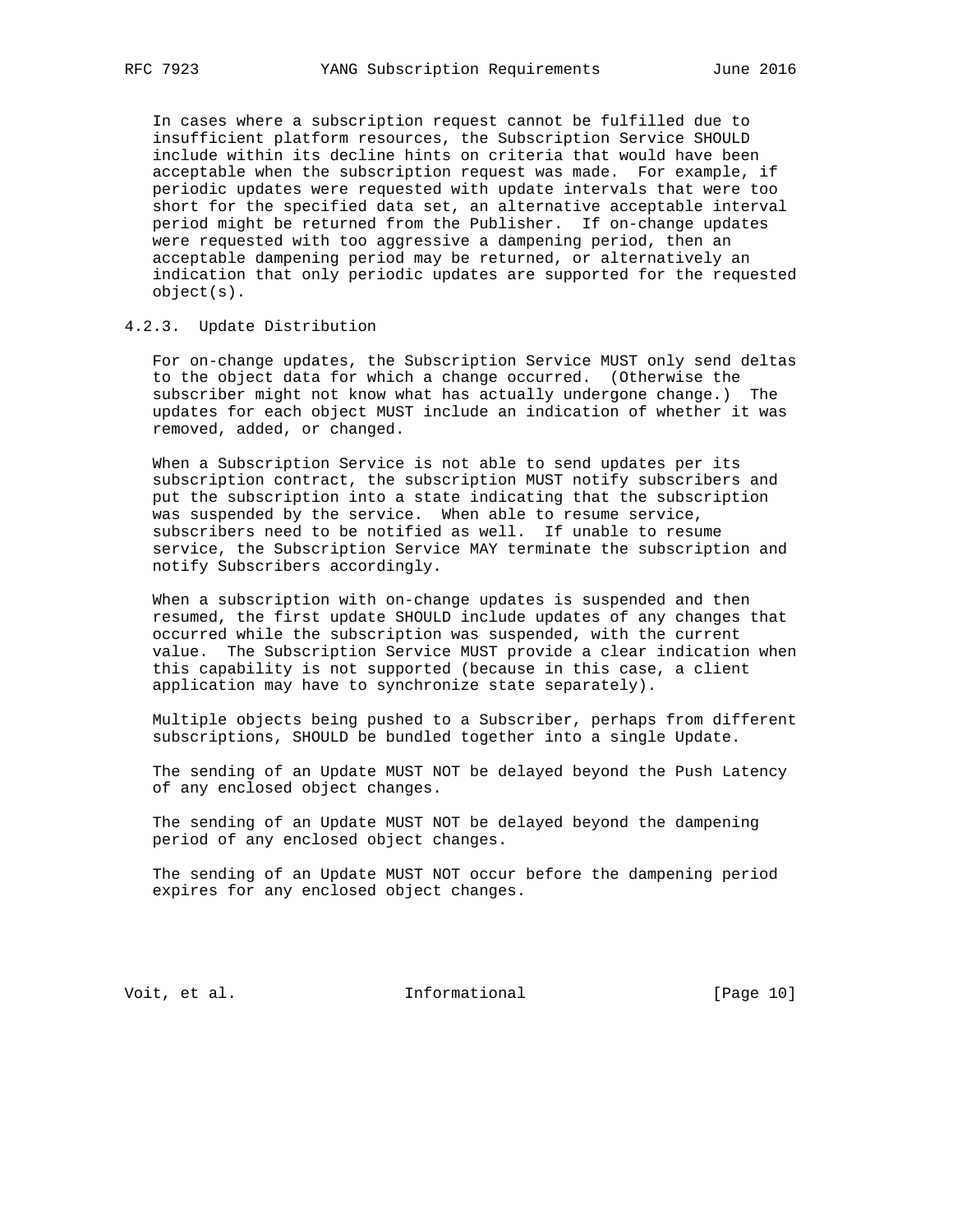A Subscription Service MAY, as an option, support a replay capability so that a set of updates generated during a previous time internal can be sent to a Receiver.

# 4.2.4. Transport

 It is possible for updates coming from a Subscription Service to be pushed over different types of transports such as NETCONF, RESTCONF, and HTTP. Beyond existing transports, this Subscription Service will be applicable for emerging protocols such as those being defined in [USECASE]. The need for such transport flexibility drives the following requirements:

- o A Subscription Service SHOULD support different transports.
- o A Subscription Service SHOULD support different encodings of a payload.
- o It MUST be possible for Receivers to associate the update with a specific subscription.
- o In the case of connection-oriented transport, when a transport connection drops, the associated subscription SHOULD be terminated. It is up the Subscriber to request a new subscription.

# 4.2.5. Security Requirements

 Some uses of this Subscription Service will push privacy-sensitive updates and metadata. For privacy-sensitive deployments, subscription information MUST be bound within secure, encrypted transport-layer mechanisms. For example, if NETCONF is used as transport, then [RFC7589] would be a valid option to secure the transported information. The Subscription Service can also be used with emerging privacy-sensitive deployment contexts as well. As an example, deployments based on [USECASE] would apply these requirements in conjunction with those documented within [I2RS-ENV-SEC] and [I2RS-PROT-SEC] to secure ephemeral state information being pushed from a network element.

 As part of the subscription establishment, mutual authentication MUST be used between the Subscriber and the Subscription Service.

 Subscribers MUST NOT be able to pose as the original Subscription Service.

Voit, et al. 10. Informational [Page 11]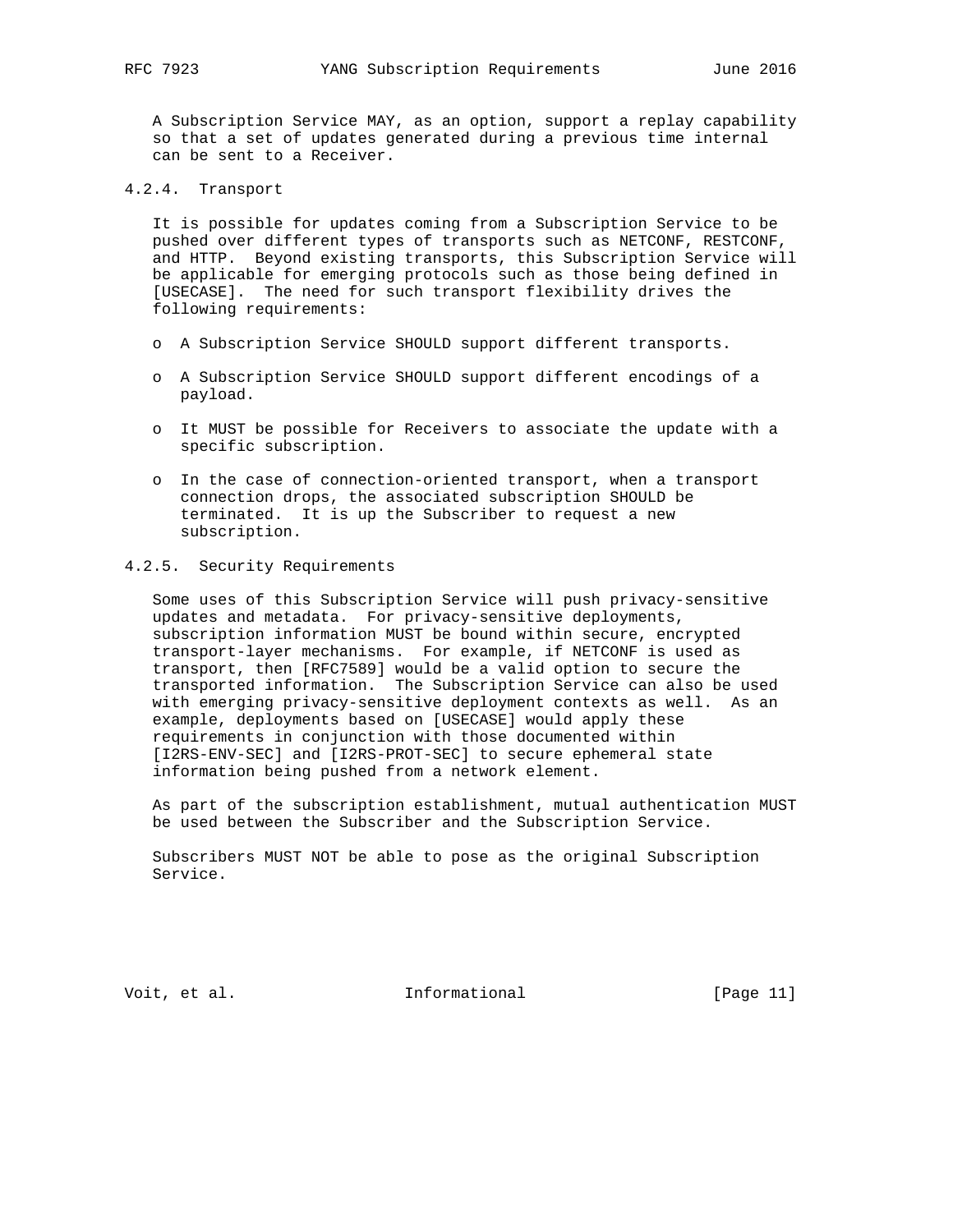Versioning of any subscription protocols MUST be supported so that the capabilities and behaviors expected of specific technology implementations can be exposed.

 A subscription could be used to attempt to retrieve information to which a client has no authorized access. Therefore, it is important that data being pushed based on subscriptions is authorized in the same way that regular data retrieval operations are authorized. Data being pushed to a client MUST be filtered accordingly, just like if the data were being retrieved on demand. For Unicast transports, the NETCONF Authorization Control Model applies.

 Additions or changes within a subscribed subtree structure MUST be validated against authorization methods before subscription updates, including new subtree information, are pushed.

 A loss of authenticated access to the target subtree or node SHOULD be communicated to the Subscriber.

 For any encrypted information exchanges, commensurate strength security mechanisms MUST be available and SHOULD be used. This includes all stages of the subscription and update push process.

 Subscription requests, including requests to create, terminate, suspend, and resume subscriptions MUST be properly authorized.

 When the Subscriber and Receiver are different, the Receiver MUST be able to terminate any subscription to it where objects are being delivered over a Unicast transport.

 A Subscription Service SHOULD decline a subscription request if it is likely to deplete its resources. It is preferable to decline a subscription when originally requested, rather than having to terminate it prematurely later.

 When the Subscriber and Receiver are different, and when the underlying transport connection passes credentials as part of transport establishment, then potentially pushed objects MUST be excluded from a push update if that object doesn't have read access visibility for that Receiver.

Voit, et al. 100 mm informational [Page 12]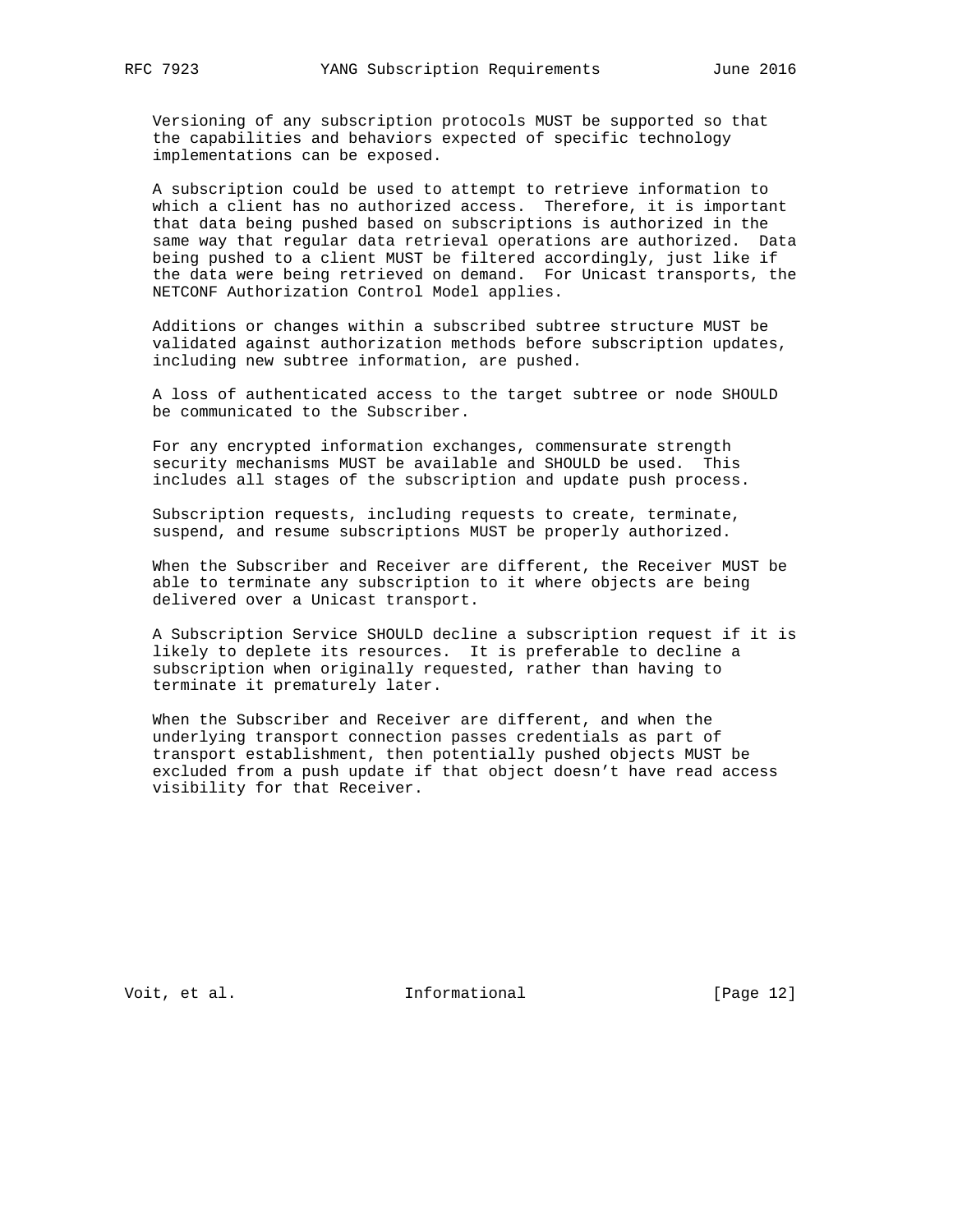### 4.2.6. Subscription QoS

 A Subscription Service SHOULD be able to negotiate the following subscription QoS parameters with a Subscriber: Dampening, Reliability, Deadline, and Bundling.

 A Subscription Service SHOULD be able to interpret subscription QoS parameters, and only establish a subscription if it is possible to meet the QoS needs of the provided QoS parameters.

### 4.2.6.1. Liveliness

 A Subscription Service MUST be able to respond to requests to verify the Liveliness of a subscription.

 A Subscription Service MUST be able to report the currently monitored Nodes of a subscription.

#### 4.2.6.2. Dampening

 A Subscription Service MUST be able to negotiate the minimum time separation since the previous update before transmitting a subsequent update for subscription. (Note: this is intended to confine the visibility of volatility into something digestible by the receiver.)

# 4.2.6.3. Reliability

 A Subscription Service MAY send Updates over Best Effort and Reliable transports.

## 4.2.6.4. Coherence

 For a particular subscription, every update to a subscribed object MUST be sent to the Receiver in sequential order.

### 4.2.6.5. Presentation

 The Subscription Service MAY have the ability to bundle a set of discrete object notifications into a single publishable update for a subscription. A bundle MAY include information on different Data Nodes and/or multiple updates about a single Data Node.

 For any bundled updates, the Subscription Service MUST provide information for a Receiver to reconstruct the order and timing of updates.

Voit, et al. 100 mm informational [Page 13]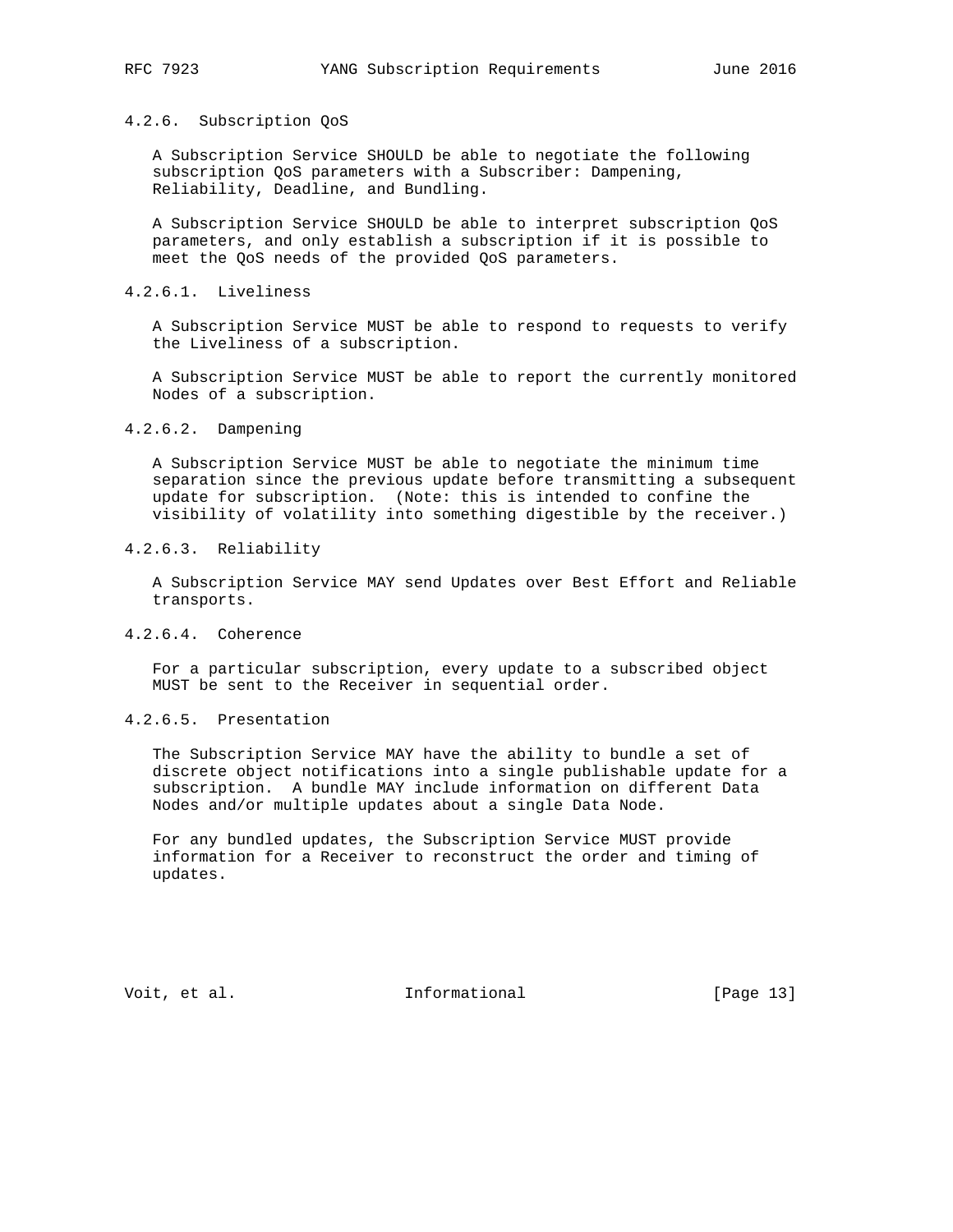# 4.2.6.6. Deadline

 The Subscription Service MUST be able to push updates at a regular cadence that corresponds with the Subscriber's specified start and end timestamps. (Note: the regular cadence can drive one update, a discrete quantity of updates, or an unbounded set of periodic updates.)

# 4.2.6.7. Push Latency

 The Subscription Service SHOULD be able to delay Updates on object push for a configurable period per Subscriber.

 It MUST be possible for an administrative entity to determine the Push latency between object change in a monitored subtree and the Subscription Service Push of the update transmission.

## 4.2.6.8. Relative Priority

 The Subscription Service SHOULD support the relative prioritization of subscriptions so that the dequeuing and discarding of push updates can consider this if there is insufficient bandwidth between the Publisher and the Receiver.

# 4.2.7. Filtering

 If no filtering criteria are provided, or if filtering criteria are met, updates for a subscribed object MUST be pushed, subject to the QoS limits established for the subscription.

 It MUST be possible for the Subscription Service to receive Filter(s) from a Subscriber and apply them to the corresponding object(s) within a subscription.

 It MUST be possible to attach one or more Subtree and/or object element and attribute Filters to a subscription. Mandatory Filter types include:

- o For character-based object properties, Filter values that are exactly equal to a provided string, not equal to the string, or containing a string.
- o For numeric object properties, Filter values that are =, !=, <,  $\leq$ ,  $>$ , or  $\geq$  a provided number.

 It SHOULD be possible for Filtering criteria to evaluate more than one property of a particular subscribed object as well as apply multiple Filters against a single object.

Voit, et al. 10. Informational [Page 14]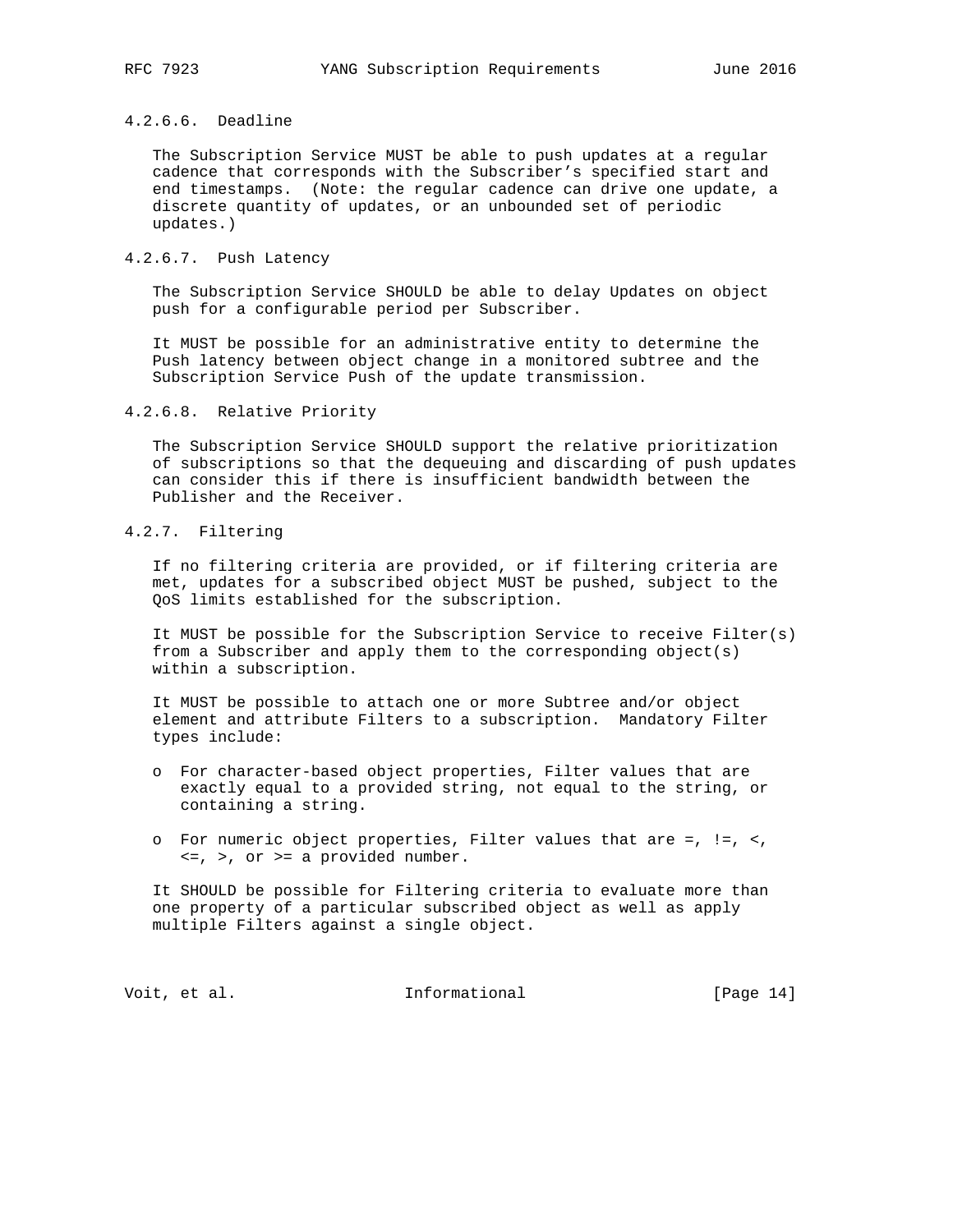It SHOULD be possible to establish query match criteria on additional objects to be used in conjunction with Filtering criteria on a subscribed object. (For example, if A has changed and B=1, then Push A.) Query match capability may be done on objects within the datastore even if those objects are not included within the subscription. This of course assumes that the subscriber has read access to those objects.

 For on-change subscription updates, an object MUST pass a Filter through a Filter if it has changed since the previous update. This includes if the object has changed multiple times since the last update, and if the value happens to be the exact same value as the last one sent.

4.2.8. Assurance and Monitoring

 It MUST be possible to fetch the state of a single subscription from a Subscription Service.

 It MUST be possible to fetch the state of all subscriptions of a particular Subscriber.

 It MUST be possible to fetch a list and status of all subscription requests over a period of time. If there is a failure, some failure reasons might include:

- o Improper security credentials provided to access the target node;
- o Target node referenced does not exist;
- o Subscription type requested is not available upon the target node;
- o Out of resources, or resources not available;
- o Incomplete negotiations with the Subscriber.
- 5. Security Considerations

 There are no additional security considerations beyond the requirements listed in Section 4.2.5.

Voit, et al. 100 mm informational [Page 15]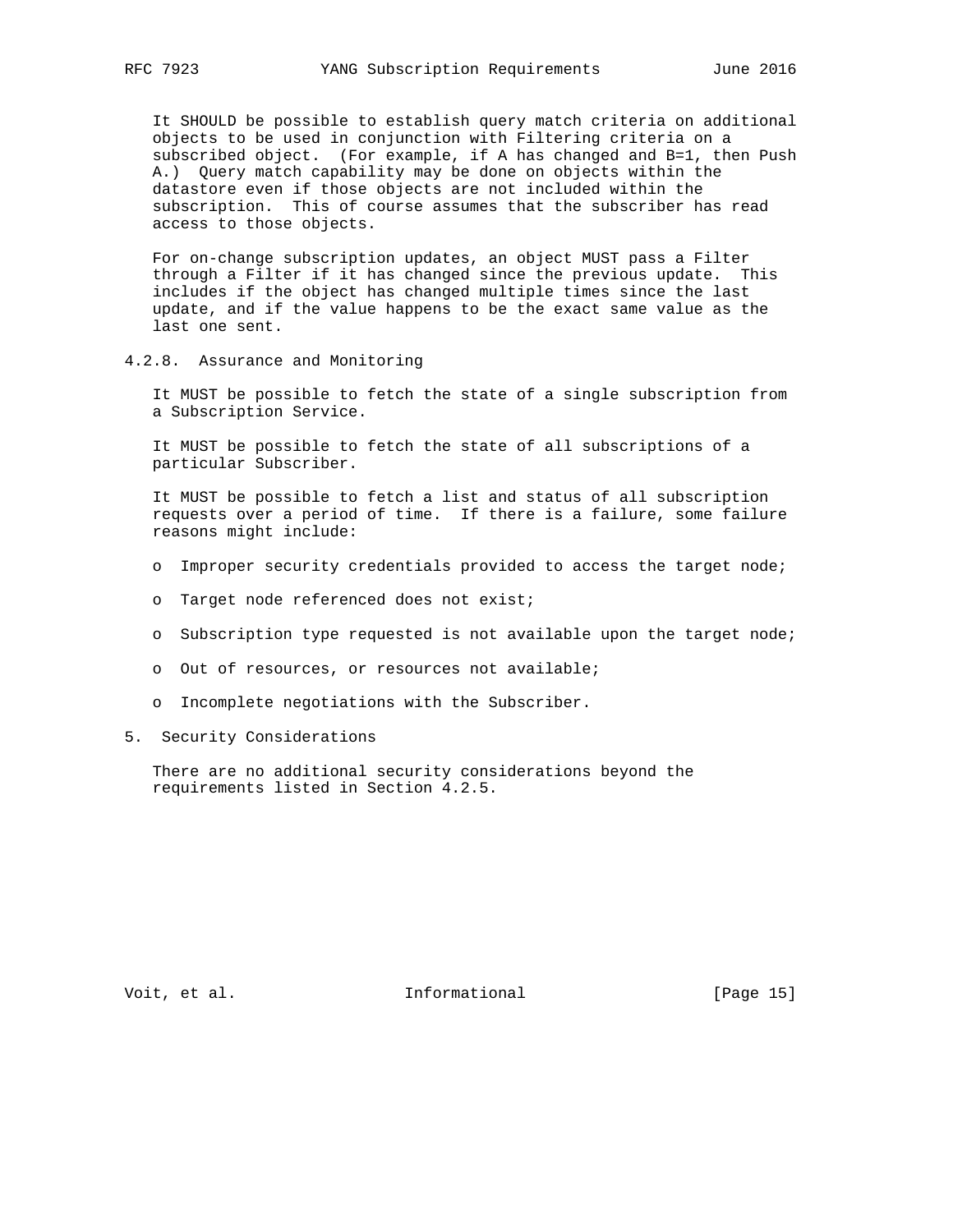# 6. References

- 6.1. Normative References
	- [RFC2119] Bradner, S., "Key words for use in RFCs to Indicate Requirement Levels", BCP 14, RFC 2119, DOI 10.17487/RFC2119, March 1997, <http://www.rfc-editor.org/info/rfc2119>.
	- [RFC2328] Moy, J., "OSPF Version 2", STD 54, RFC 2328, DOI 10.17487/RFC2328, April 1998, <http://www.rfc-editor.org/info/rfc2328>.
- [RFC6241] Enns, R., Ed., Bjorklund, M., Ed., Schoenwaelder, J., Ed., and A. Bierman, Ed., "Network Configuration Protocol (NETCONF)", RFC 6241, DOI 10.17487/RFC6241, June 2011, <http://www.rfc-editor.org/info/rfc6241>.
	- [RFC6513] Rosen, E., Ed. and R. Aggarwal, Ed., "Multicast in MPLS/ BGP IP VPNs", RFC 6513, DOI 10.17487/RFC6513, February 2012, <http://www.rfc-editor.org/info/rfc6513>.
	- [RFC7589] Badra, M., Luchuk, A., and J. Schoenwaelder, "Using the NETCONF Protocol over Transport Layer Security (TLS) with Mutual X.509 Authentication", RFC 7589, DOI 10.17487/RFC7589, June 2015, <http://www.rfc-editor.org/info/rfc7589>.
	- [RFC7921] Atlas, A., Halpern, J., Hares, S., Ward, D., and T. Nadeau, "An Architecture for the Interface to the Routing System", RFC 7921, DOI 10.17487/RFC7921, June 2016, <http://www.rfc-editor.org/info/rfc7921>.
	- [RFC7922] Clarke, J., Salgueiro, G., and C. Pignataro, "Interface to the Routing System (I2RS) Traceability: Framework and Information Model", RFC 7922, DOI 10.17487/RFC7922, June 2016, <http://www.rfc-editor.org/info/rfc7922>.

Voit, et al. 100 mm informational [Page 16]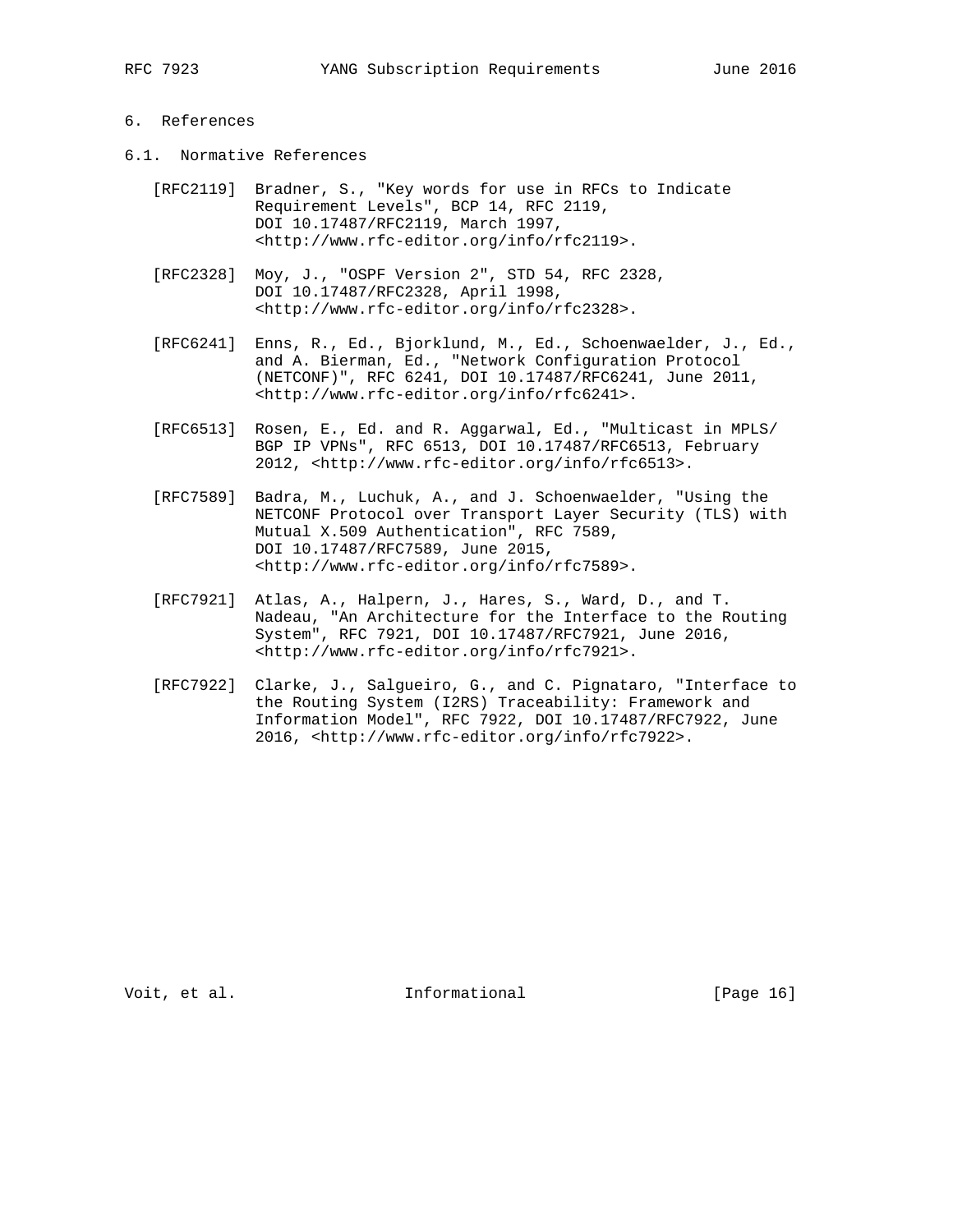# 6.2. Informative References

[I2RS-ENV-SEC]

 Migault, D., Ed., Halpern, J., and S. Hares, "I2RS Environment Security Requirements", Work in Progress, draft-ietf-i2rs-security-environment-reqs-01, April 2016.

- [I2RS-PROT-SEC] Hares, S., Migault, D., and J. Halpern, "I2RS Security Related Requirements", Work in Progress, draft-ietf-i2rs protocol-security-requirements-06, May 2016.
- [OMG-DDS] Object Management Group (OMG), "Data Distribution Service for Real-time Systems, Version 1.2", January 2007, <http://www.omg.org/spec/DDS/1.2/>.
- [SACMREQ] Nancy, N. and L. Lorenzin, "Security Automation and Continuous Monitoring (SACM) Requirements", Work in Progress, draft-ietf-sacm-requirements-13, March 2016.
- [USECASE] Hares, S. and M. Chen, "Summary of I2RS Use Case Requirements", Work in Progress, draft-ietf-i2rs-usecase reqs-summary-02, March 2016.
- [XEP-0060] Millard, P., Saint-Andre, P., and R. Meijer, "Publish- Subscribe", XSF XEP-0060, July 2010, <http://xmpp.org/extensions/xep-0060.html>.

Voit, et al. 100 mm informational [Page 17]